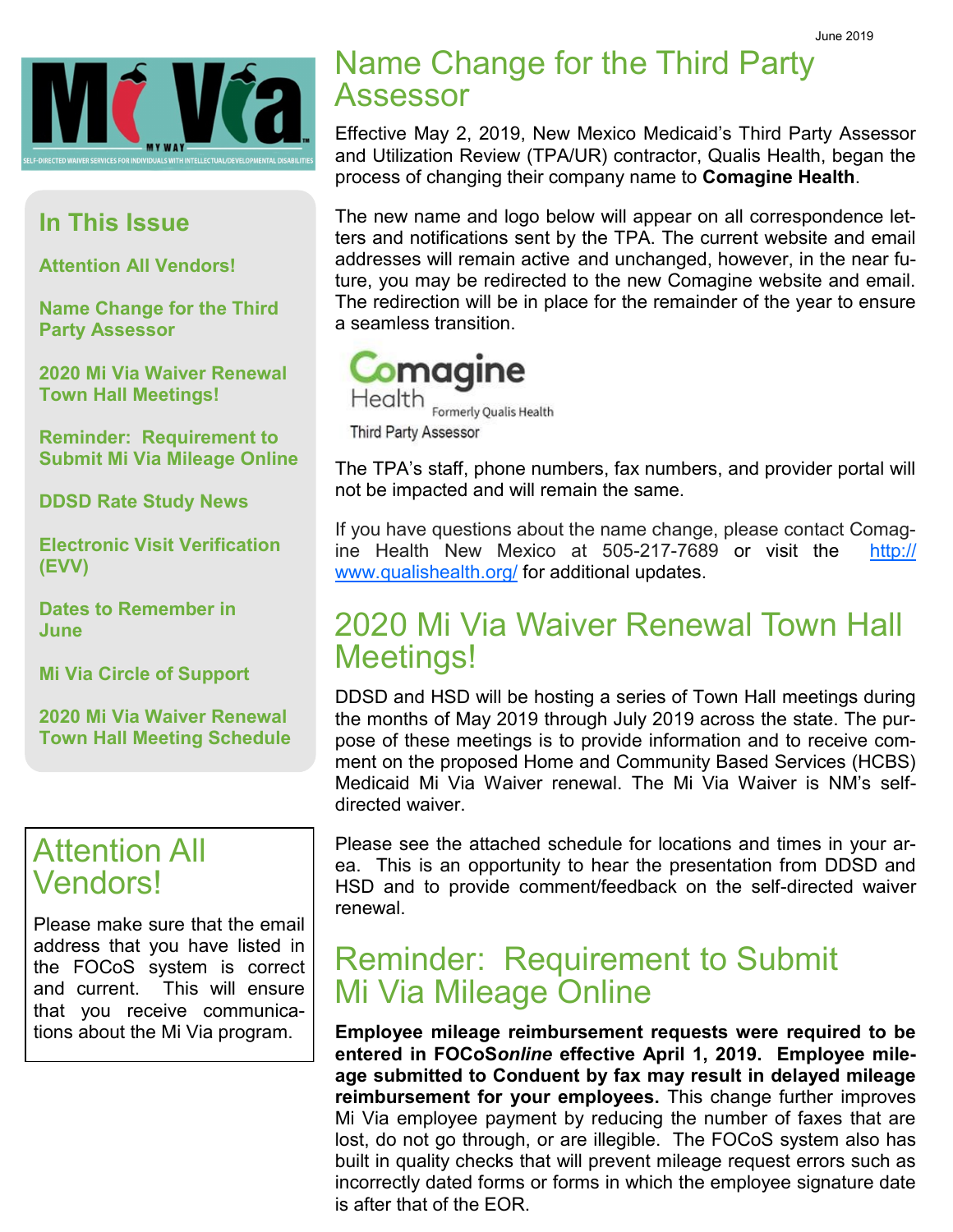FMA-Conduent Contact Information:

**Phone:** 1-866-916-0310 8:00 am to 5:00 pm Monday, Tuesday, Thursday, and Friday 8:00 am to 4:00 pm Wednesday

**Toll-free Fax:** 1-866-302-6787

**E-mail:** mi.via@conduent.com (Do not email forms to Conduent)

**Physical Address:** 1720-A Randolph Rd SE Albuquerque, NM 87106

#### **Note:**

The Mi Via Advisory Committee works with the State to share information and help with communication among all Mi Via Participants.

Comagine Health is the Third Party Assessor (TPA) for Mi Via. They are responsible for reviewing and approving the Service and Support Plans (SSP).

# DDSD Rate Study News

As you know, New Mexico Department of Health, Developmental Disabilities Supports Division (DDSD), has contracted with Public Consulting Group, Inc. (PCG) to perform a study to recommend reimbursement rates for services provided to individuals with intellectual and developmental disabilities through the Developmental Disabilities (DD), Mi Via (MV), and Medically Fragile (MF) waiver programs.

PCG will be conducting a community forum in June to discuss the rate study.

Please see the information below for more details:

**Date:** June 19, 2019 **Time:** 1:30-4:00pm **Topic:** Rate Study Recommendations

State Capital Round House 211 Old Santa Fe Trail, Room 307 Santa Fe, NM 87501

In addition to sharing updates on the project, the agenda will also include a Question and Answer period to obtain valuable feedback and input from the field.

In the meantime, if you have any questions or thoughts about the rate study process, please contact us by email or phone:

**Email address:** NMHCBSRatestudy@pcgus.com **Phone line:** 1-844-225-3658

# Electronic Visit Verification (EVV)

EVV is a telephone and computer-based system that electronically verifies that caregiver visits occur and documents the time the service begins and ends. EVV is a requirement of the 21<sup>st</sup> Century Cures Act, a United States law enacted by Congress in December of 2016. The 21<sup>st</sup> Century Cures Act requires EVV for all Medicaid financed Personal Care Services. Personal Care Services are defined as those services which provide assistance with Activities of Daily Living (ADLs) and Instrumental Activities of Daily Living (IADLs).

Medical Assistance Division (MAD) and the Developmental Disabilities Supports Division (DDSD) are working collaboratively to ensure New Mexico meets this federal requirement and implements EVV in a manner that supports self-direction by January 1, 2020. We envision an EVV system that is flexible and adaptable to changes in employee schedules, accommodates limited internet access, is mobile, and is user-friendly and intuitive to use. As MAD and DDSD move forward in implementation of EVV additional information including timelines, training opportunities, and implementation date will be shared in the Mi Via Newsletter and in direct mailings to participants.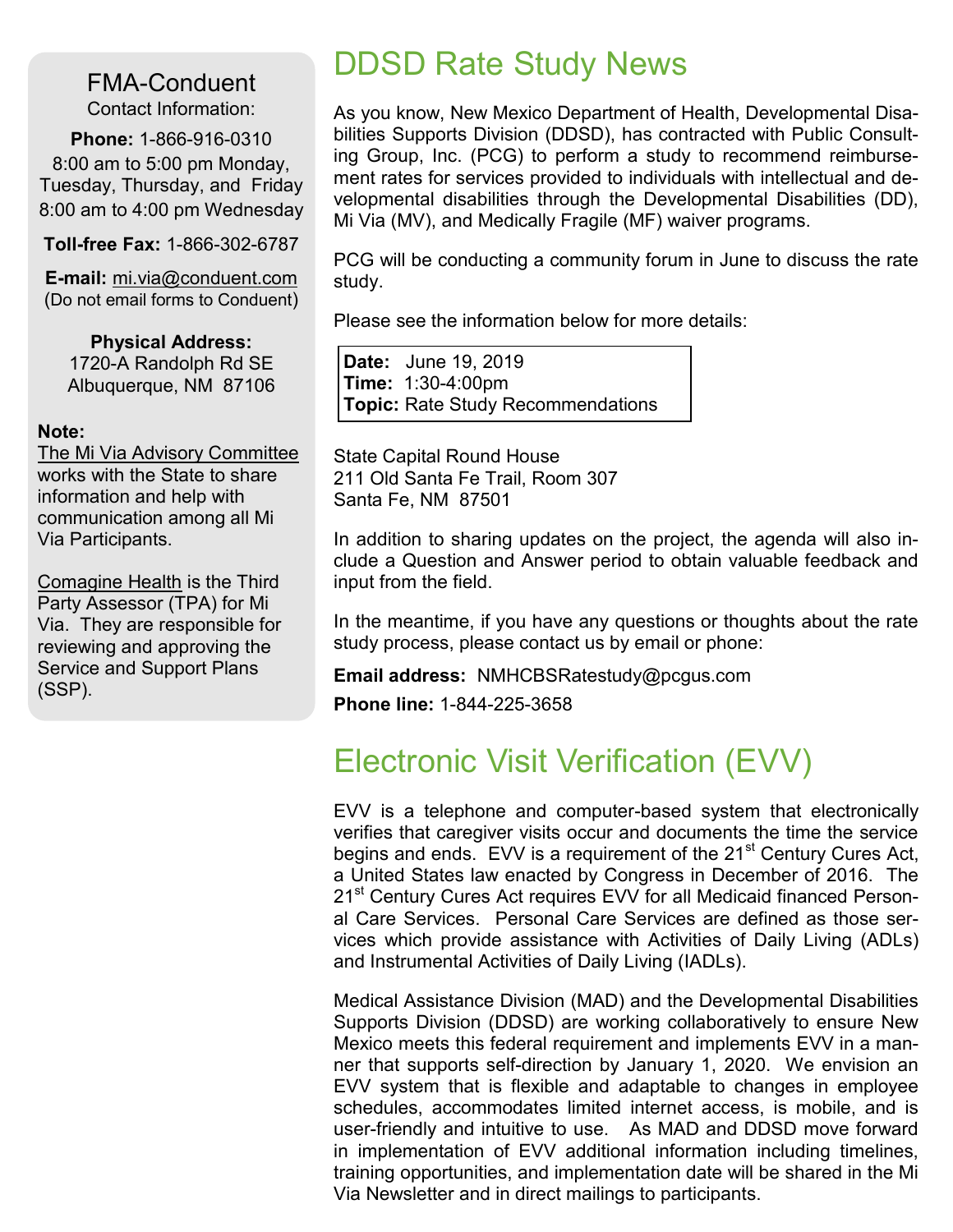# **Dates to Remember in June**

# June 2019

| Sun              | Mon                                                             | Tue    | Wed         | Thu    | Fri                                                                                                                  | Sat                                                                                                                     |
|------------------|-----------------------------------------------------------------|--------|-------------|--------|----------------------------------------------------------------------------------------------------------------------|-------------------------------------------------------------------------------------------------------------------------|
| May 26           | May 27<br><b>Conduent</b> and<br><b>State Offices</b><br>Closed | May 28 | May 29      | May 30 | May 31<br><b>Vendor Checks</b><br><b>Received or</b><br><b>Deposited</b>                                             | $\mathbf{1}$<br>Deadline to<br>submit PRFs for<br>6/14/19 payment                                                       |
| $\boldsymbol{2}$ | $\ensuremath{\mathsf{3}}$                                       | 4      | $\mathbf 5$ | 6      | $\overline{7}$<br>Paychecks and<br><b>Vendor Checks</b><br><b>Received or</b><br>Deposited; end of<br>the pay period | 8<br>Deadline to<br>submit faxed<br>timesheets,<br>Mileage & PRFs<br>for 6/21/19 pay-<br>ment; new pay<br>period begins |
| 9                | 10                                                              | 11     | 12          | 13     | 14<br><b>Vendor Checks</b><br><b>Received or</b><br><b>Deposited</b>                                                 | 15<br>Deadline to<br>submit PRFs for<br>$6/28/19$ payment<br>May Spending<br>Reports Available<br>to EORs               |
| 16               | 17                                                              | 18     | 19          | 20     | 21<br>Paychecks and<br><b>Vendor Checks</b><br><b>Received or</b><br>Deposited; end of<br>the pay period             | 22<br>Deadline to<br>submit faxed<br>timesheets,<br>Mileage & PRFs<br>for 7/5/19 pay-<br>ment; new pay<br>period begins |
| 23<br>30         | 24                                                              | 25     | 26          | 27     | 28<br><b>Vendor Checks</b><br><b>Received or</b><br><b>Deposited</b>                                                 | 29<br>Deadline to<br>submit PRFs for<br>7/12/19 payment                                                                 |